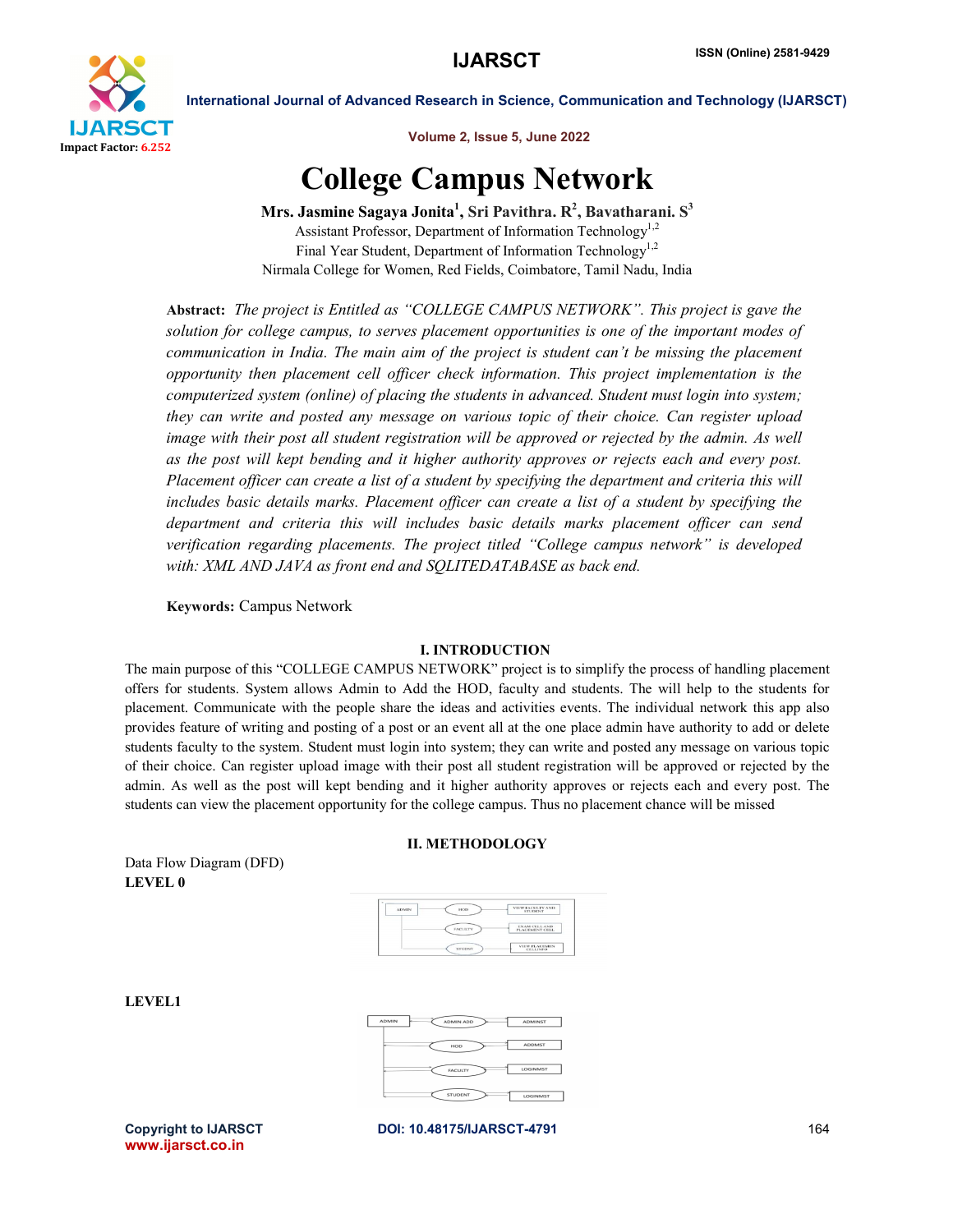

### Volume 2, Issue 5, June 2022

International Journal of Advanced Research in Science, Communication and Technology (IJARSCT)

### III. PROPOSED SYSTEM

The current system that is going to be built overcomes all the difficulties given above. The Students are in direct contact with the Professor, so there is no need of the intermediate. In this proposed system make easy communication between student and staff by using smart mobile phones.

#### 3.1 Proposed System Advantages

- 1. This provides a direct way of Know their education information.
- 2. Students can use the placement opportunity for the career.

#### 3.2 Project Description Module Description Modules

## ADMIN:

- Admin is responsible for the management of college campus network.
- Admin has the responsibility for add the faculty, HOD, student. Admin only maintain the add details.
- Admin can add the faculty, student, HOD. Then only login with the details in login form.

#### HOD:

HOD can view the placement cell and exam cell as well as the students performance.

#### FACULTY:

- Faculty can add the placement info for all the students.
- Placement faculty may be responsible for a large number of departments
- The exam cell officer can post the placement opportunity..

#### Student:

- Student can view the message and participate in the placements. In this part we are covering all the details related to college required for student-name, Register number, email id, department, and Phone number.
- With this application no students will miss the opportunity.
- Students can use the placement opportunity for the career.

#### IV. CONCLUSION

The computerization of "COLLEGE CAMOUC NETWORK" has been developed successfully in Android with SLITE server to fully satisfy the objective framed by the user.

This provides a direct way of Know their education information. Easley understandable User Interface.

As well as the post will kept bending and it higher authority approves or rejects each and every post. Placement officer can create a list of a student by specifying the department and criteria this will includes basic details marks. Placement officer can create a list of a student by specifying the department and criteria this will includes basic details marks placement officer can send verification regarding placements.

The project is developed such that it can be executed at any system. The project is a platform independent and maintains data security. This system is protected from any unauthorized person to access this system. This project is developed keeping in mind all the demerits of the existing system. It is developed to eliminate all the demerits and adding extra features.

#### SCOPE OF FUTURE ENHANCEMENT

This project has covered almost all the requirements. Further requirements and improvements can easily be done since the coding is structured or modular in nature. Further enhancement can be made to the application. Number of student can register to the application for developing placement knowledge. This application can be used by any student to participate in the placement and get appropriate information by viewing all college placement information's.

www.ijarsct.co.in